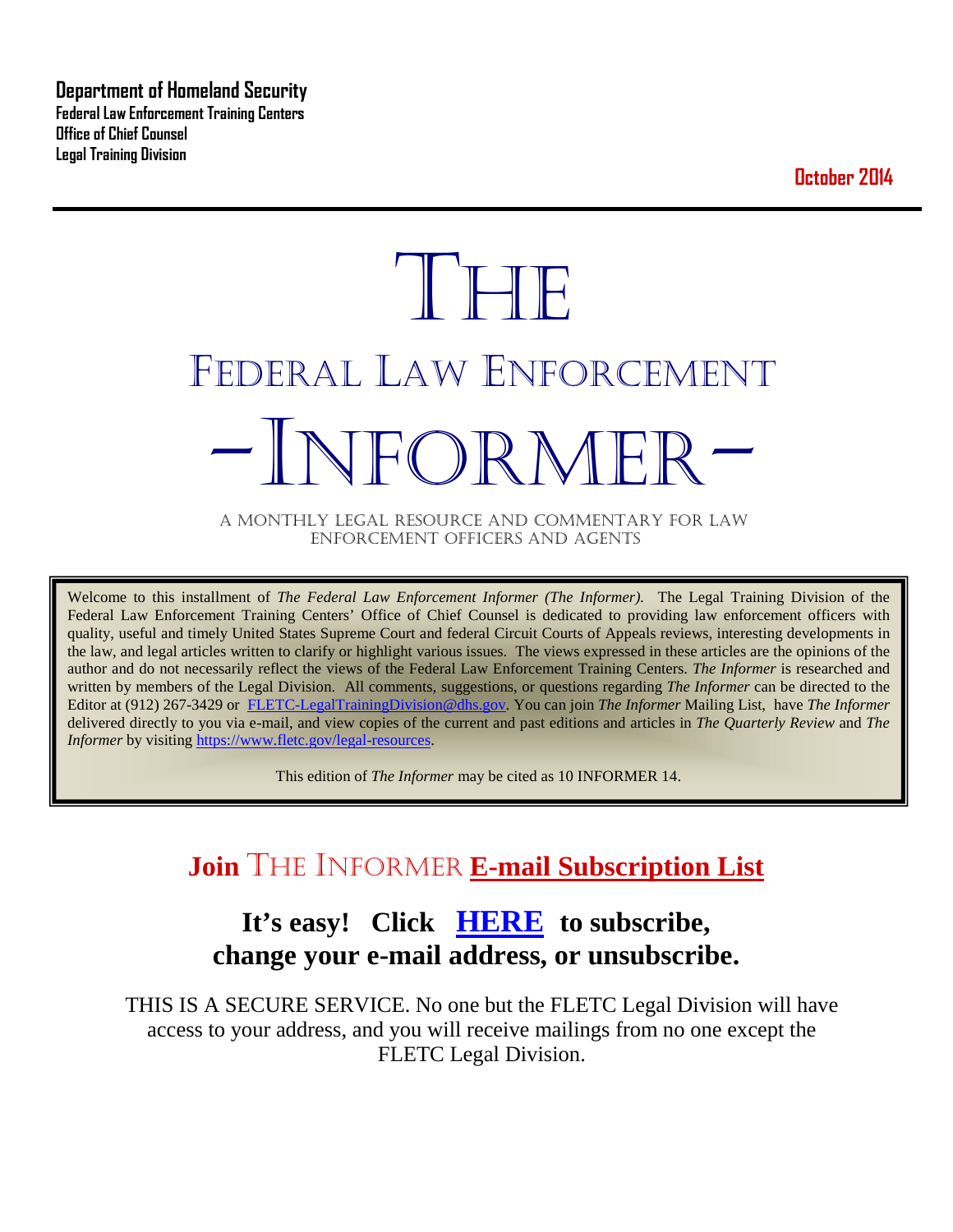# **The Informer – October 2014**

# **Case Summaries**

| <b>First Circuit</b><br>United States v. Tiru-Plaza: Whether a police officer unlawfully extended the duration                                                                                                                                                     |
|--------------------------------------------------------------------------------------------------------------------------------------------------------------------------------------------------------------------------------------------------------------------|
| <b>Second Circuit</b><br>United States v. Andino: Whether agents' entry into defendant's house was justified by                                                                                                                                                    |
| <b>Third Circuit</b><br>United States v. Mallory: Whether police officers' entry into defendant's house was justified by                                                                                                                                           |
| <b>Sixth Circuit</b><br>Krause v. Jones: Whether police officers were entitled to qualified immunity in the shooting                                                                                                                                               |
| <b>Eighth Circuit</b><br>Aipperspach v. McInerney: Whether police officers were entitled to qualified immunity in the<br>shooting death of a subject who appeared to point a firearm at                                                                            |
| <b>Ninth Circuit</b><br>United States v. Dreyer: Whether an NCIS agent violated the Posse Comitatus Act by conducting<br>a state-wide online search for individuals distributing child pornography7                                                                |
| <b>Tenth Circuit</b><br>United States v. Tubens: Whether the defendant voluntarily abandoned a bag containing                                                                                                                                                      |
| <b>Eleventh Circuit</b><br>Saunders v. Duke: Whether police officers were entitled to qualified immunity after the<br>plaintiff claimed the officers slammed his head into the pavement after                                                                      |
| Berry v. Leslie: Whether police officers where entitled to qualified immunity after plaintiffs<br>claimed the officers engaged in an unreasonable inspection search of barbershop10                                                                                |
| <b>District of Columbia Circuit</b><br>Wesby v. District of Columbia: Whether police officers were entitled to qualified immunity<br>for the alleged false arrest of sixteen individuals for unlawful                                                              |
| Department of Homeland Security v. Federal Labor Relations Authority: Whether a provision in<br>a collective bargaining agreement concerning the procedures to be followed by the<br>Office of Inspector General when conducting its investigations was subject to |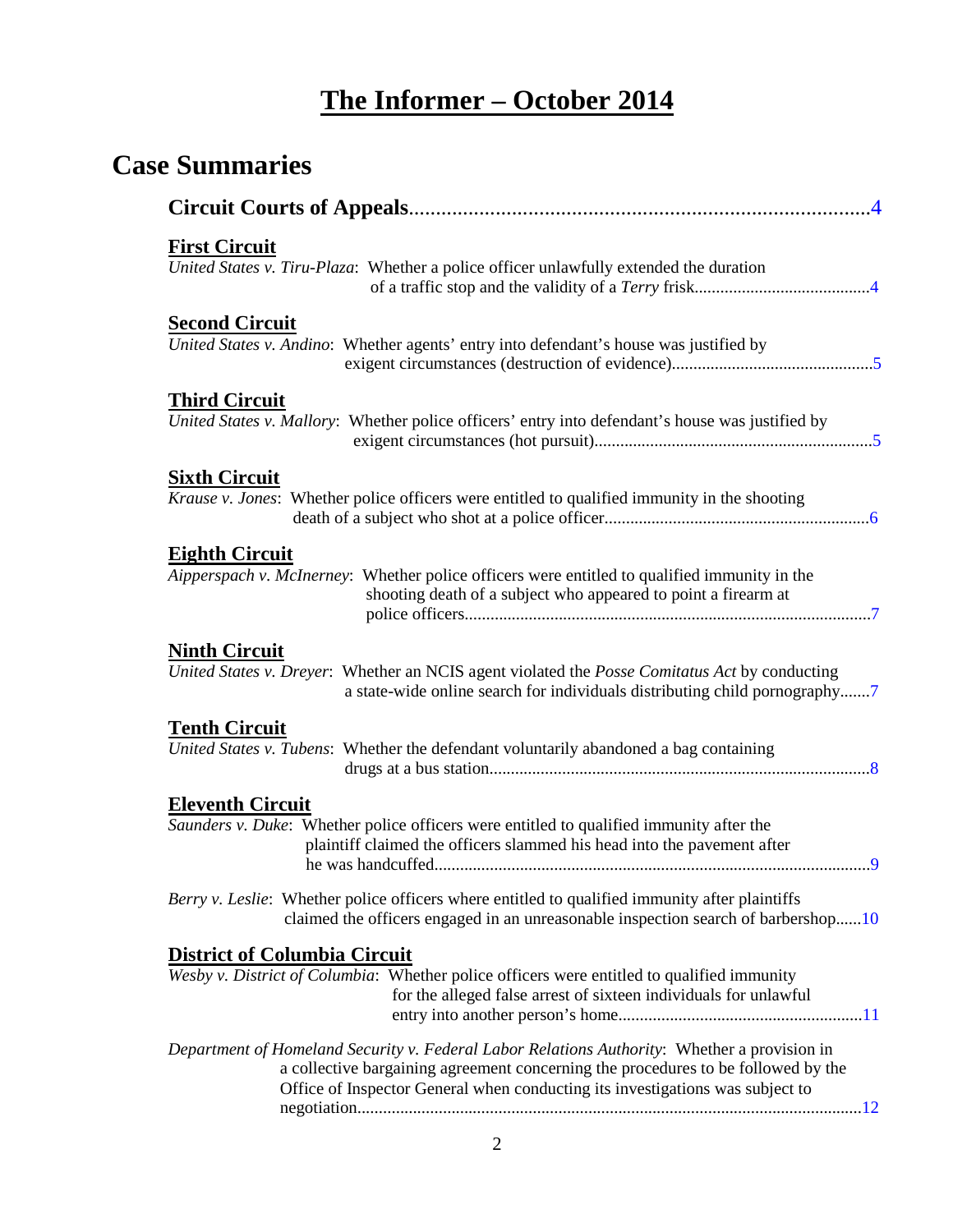# **FLETC Informer Webinar Series**

#### **1. Use of Force Legal Refresher**

2-hour webinar presented by Tim Miller, FLETC Legal Division

This course will cover the *Fourth Amendment's* objective reasonableness test for seizing free citizens. It will cover the United States Supreme Court's analysis in *Graham v. Connor*, when deadly force and intermediate weapons are reasonable, and the defense of qualified immunity.

**Date and Time:** Friday November 14, 2014: 12:30 p.m. EST.

To join this webinar: **<https://share.dhs.gov/uof-refresher>**

**\*\*\*\*\*\*\*\*\*\*\*\*\*\*\*\*\*\*\*\*\*\*\*\*\*\*\*\*\*\*\*\*\*\*\*\*\*\*\*\*\*\*\*\*\*\*\*\*\*\*\*\*\*\*\*\*\*\*\*\*\*\*\*\*\*\*\*\*\*\*\*\*\*\*\*\*\*\***

#### **2. Law Enforcement Legal Refresher Training**

2-hour webinar presented by Bruce-Alan Barnard, FLETC Legal Division

This two-hour block of instruction focuses on *Fourth* and *Fifth Amendment* law and is designed to meet the training requirements for state and federal law enforcement officers who have mandated two-hour legal refresher training requirements.

**Date and Time:** Tuesday November 18, 2014: 2:30 p.m. EST.

To join this webinar: **<https://share.dhs.gov/lgd0312>**

# **To participate in a FLETC Informer Webinar:**

- 1. Click on the appropriate link above to access the Homeland Security Information Network (HSIN).
- 2. If you have a HSIN account, enter with your login and password information.
- 3. If you do not have a HSIN account click on the button next to "Enter as a Guest."
- 4. Enter your name and click the "Enter" button.
- 5. You will now be in the meeting room and will be able to participate in the webinar.
- 6. Even though meeting rooms may be accessed before a webinar, there may be times when a meeting room is closed while an instructor is setting up the room.
- 7. Meeting rooms will be open and fully accessible at least one-hour before a scheduled webinar.
- 8. Training certificates will be provided at the conclusion of each webinar.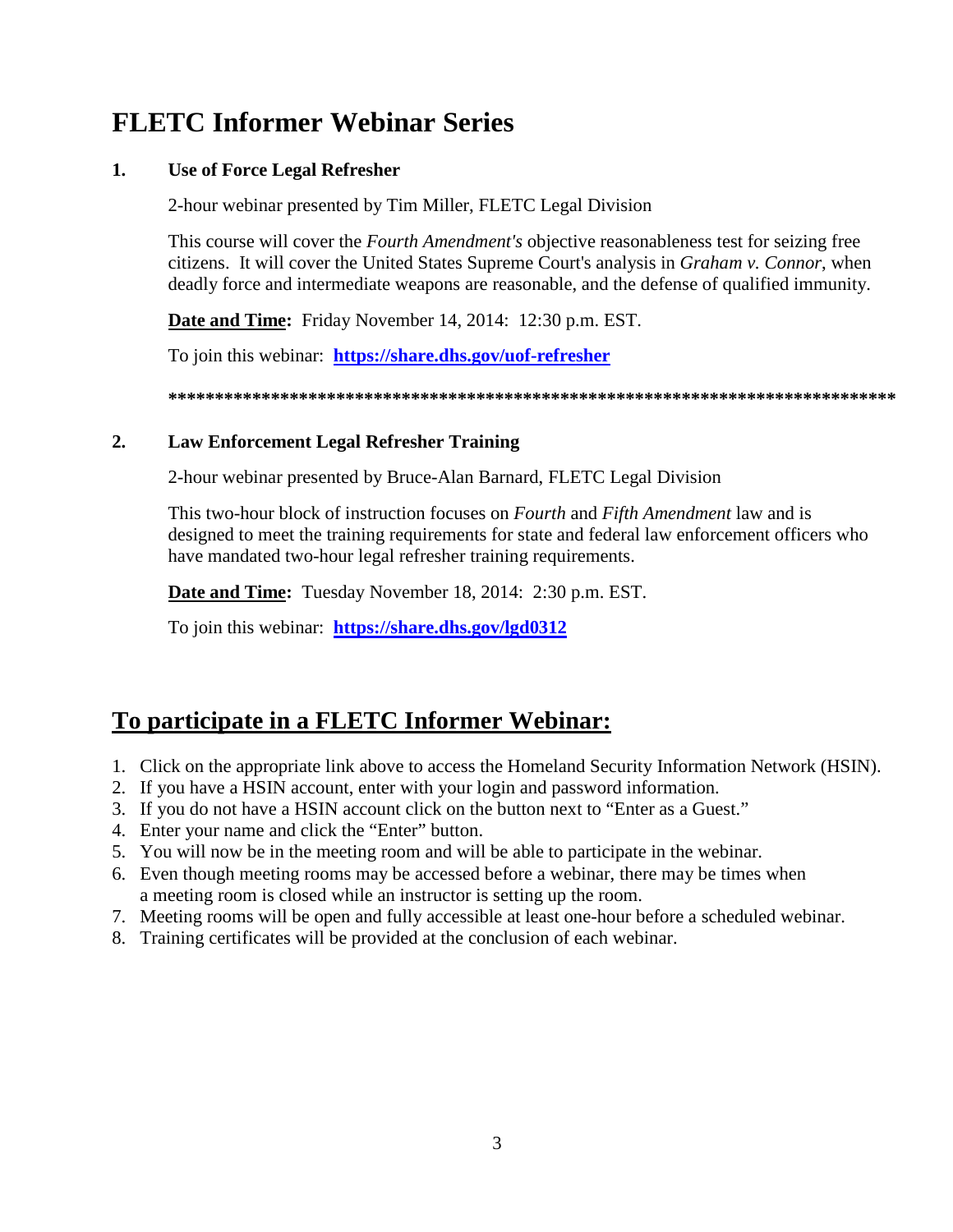# CASE SUMMARIES

# Circuit Courts of Appeal

# <span id="page-3-1"></span><span id="page-3-0"></span>**First Circuit**

#### <span id="page-3-2"></span>**United States v. Tiru-Plaza, 2014 U.S. App. LEXIS 17388 (1st Cir. P.R. Sept. 9, 2014)**

At approximately 11:00 p.m., police officers stopped a car containing four individuals for a traffic violation. The driver, Morales, could not produce a driver's license and he gave the officers a photocopy of the vehicle's original registration on which the vehicle identification number (VIN) was illegible. Suspecting the vehicle was stolen, one of the officers asked Morales to exit the vehicle and open the hood so the VIN on the engine could be inspected. Morales got out and as he raised the hood of the vehicle, the officer saw the handle of a pistol in the waistband of Morales' pants. The officer alerted his partner who immediately ordered Tiru, the front seat passenger, out of the vehicle. The officer frisked Tiru and discovered a pistol in the waistband of Tiru's pants. Tiru was charged with being a felon in possession of a firearm.

First, Tiru argued the officers unlawfully extended the duration of the traffic stop when they ordered Morales to open the hood of the vehicle. The court disagreed. When Morales failed to provide the officer with a driver's license and a legible vehicle registration, it was reasonable for the officer to suspect the car might have been stolen. Based on that suspicion, it was reasonable for the officer to check the VIN on the vehicle's engine. In addition, the time it took Morales to exit the car and open the hood was brief.

Tiru next argued the pat-down conducted by the officer was not a *Terry* frisk, but rather a search incident to an unlawful arrest. Again, the court disagreed. The officer lawfully directed Tiru to exit the car after his partner discovered Morales had a pistol. The officer then frisked Tiru, discovered the pistol in the waistband of Tiru's pants and then handcuffed and detained Tiru. Tiru was clearly under arrest after the discovery of the pistol in his waistband, not before.

Finally, Tiru argued the officer was not justified in frisking him just because his partner saw a pistol in the waistband of Morales' pants. The court did not agree. First, two police officers encountered four individuals, at nighttime, in a vehicle the officers had some reason to believe might be stolen. Second, the officers discovered that Morales had a pistol concealed in his waistband. Consequently, the court concluded that the officer's decision to frisk Tiru was supported by reasonable suspicion he might be armed and dangerous.

Click **[HERE](http://cases.justia.com/federal/appellate-courts/ca1/13-1888/13-1888-2014-09-09.pdf?ts=1410915284)** for the court's opinion.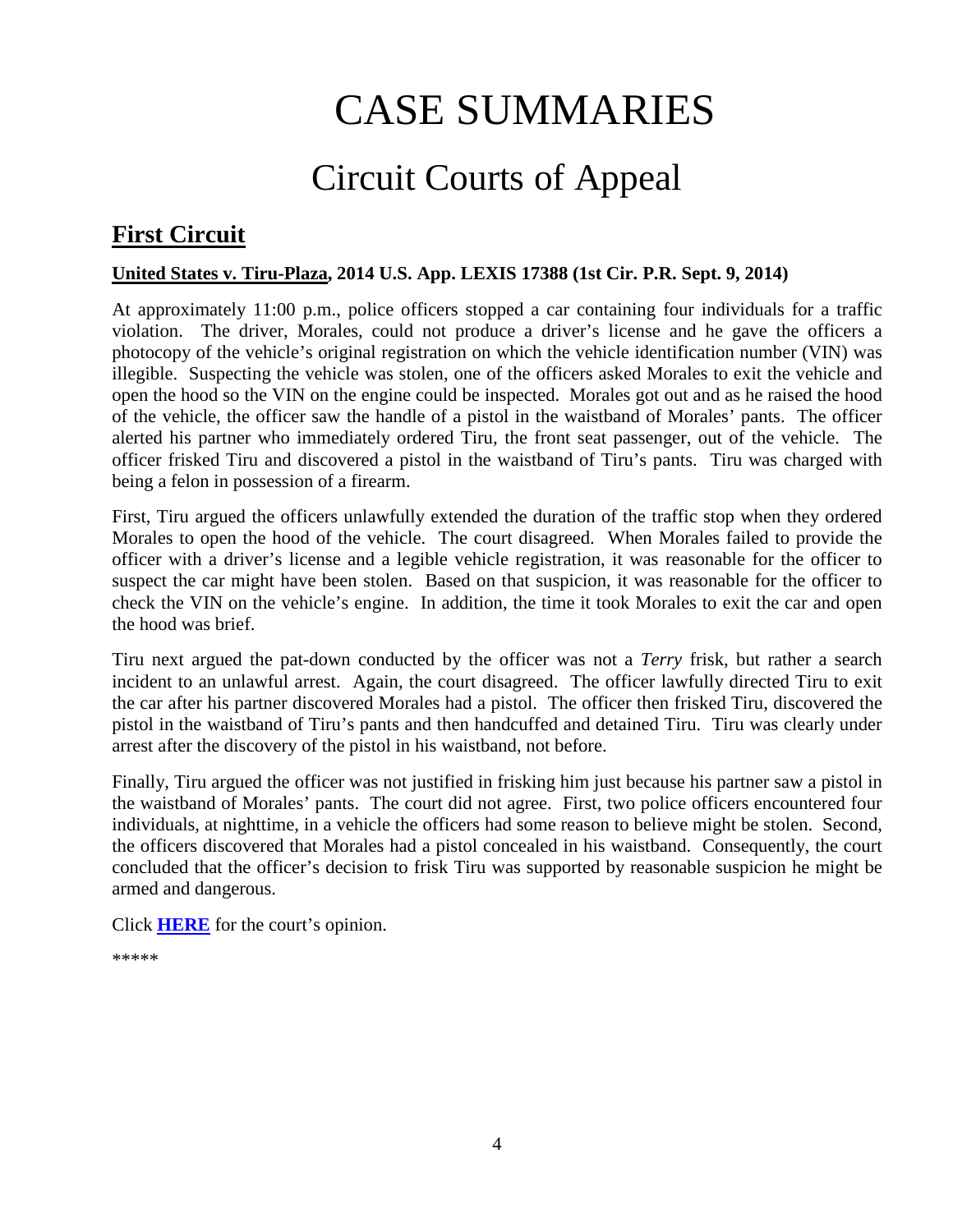# **Second Circuit**

#### <span id="page-4-0"></span>**United States v. Andino, 2014 U.S. App. LEXIS 17950 (2d Cir. N.Y. Sept. 16, 2014)**

Federal agents arrested Montanez for several drug related offenses. After his arrest, Montanez told the agents he had cocaine in the house he shared with his girlfriend, Andino. Montanez gave the agents written consent to search the house and told the agents Andino would know where the cocaine was located.

The agents went to Andino's house and knocked on the door. After Andino answered the door, the agents told her Montanez had been arrested and that he had given the agents consent to seize the cocaine located inside the house. Andino slammed the door and ran toward the interior of the house. Agents positioned outside a window heard a faucet begin to run in the kitchen and drawers being opened and closed. Believing that Andino was in the process of destroying the cocaine, an agent entered the house through a window. After the agent secured Andino, who had emerged from the kitchen, the agent opened the door to allow the other agents to enter. One of the agents then went into the kitchen where the faucet was still running. The agent seized a plastic baggy in the sink containing a milky white residue. The agents arrested Andino. Laboratory testing later confirmed the white residue in the plastic baggie was cocaine.

Andino argued the agents' warrantless entry into her home violated the *Fourth Amendment*.

The court disagreed, holding the agents' warrantless entry was justified by exigent circumstances, specifically, the imminent destruction of evidence. Upon learning the officers were looking for cocaine, Andino slammed shut the front door, ran from the door, opened and closed drawers and turned on the kitchen faucet. As a result, it was reasonable for the officers to conclude that Andino was attempting to wash the cocaine down the kitchen sink. In addition, the exigency still existed after the first agent entered into the house and secured Andino, as the kitchen faucet was still running when she was seized. It was only after the agents seized Andino and turned the faucet off that the potential for the destruction of evidence had ended. However, when the agent turned off the faucet, he was able to lawfully seize the plastic baggie of cocaine in the sink under the plain view doctrine.

Click **[HERE](http://cases.justia.com/federal/appellate-courts/ca2/13-3329/13-3329-2014-09-16.pdf?ts=1410919663)** for the court's opinion.

\*\*\*\*\*

# <span id="page-4-1"></span>**Third Circuit**

#### <span id="page-4-2"></span>**United States v. Mallory, 2014 U.S. App. LEXIS 17228 (3d Cir. Pa. Sept. 3, 2014)**

Police officers saw a revolver in the waistband of Mallory's pants while Mallory was standing on a public sidewalk outside a house where he lived on weekends. Mallory refused the officers' commands to stop and ran into the house. The officers entered the house, without a warrant, and ordered all of the occupants outside while the officers searched the house for Mallory. The officers found Mallory in a bathroom, handcuffed him and arrested him for unlawful carrying of a firearm on public streets. As the officers escorted Mallory from the house, one of the officers found a revolver under an umbrella in the foyer behind the front door, which had swung open into the house. The government indicted Mallory for being a felon in possession of a firearm.

Mallory filed a motion to suppress the revolver, arguing the officers' warrantless entry into the house and search behind the front door violated the *Fourth Amendment*.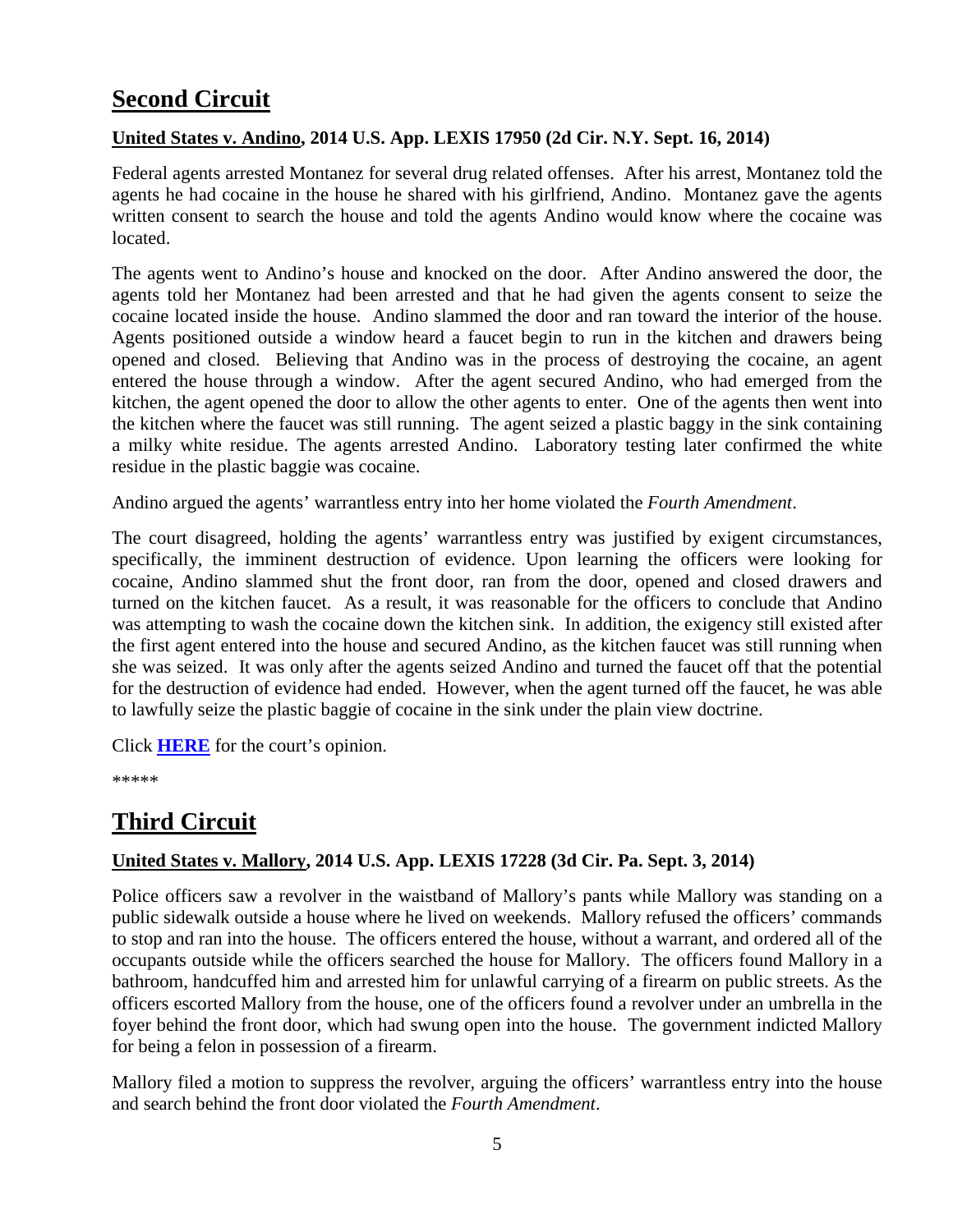First, the court held the officers had probable cause to believe Mallory had committed a crime by carrying a firearm in a public place. Second, the court held the officers warrantless entry into the house was justified under the exigent circumstances doctrine because the officers were in "hot pursuit" of Mallory. The court noted this exigency allowed the officers to enter the house and search for Mallory and to search for places where he might have hidden the revolver. However, once the officers found Mallory and handcuffed him, the exigency justifying the officers' warrantless search, the hot pursuit of an armed suspect, no longer existed. By the time the officer searched behind the front door under the umbrella, other officers had secured Mallory and were escorting him out of the house. In addition, there was no evidence the other occupants of the house posed a threat to the officers or knew of location of the revolver. Once the officers had secured the house and arrested Mallory, nothing prevented the officers from continuing to control the house until a search warrant could be obtained.

Click **[HERE](http://cases.justia.com/federal/appellate-courts/ca3/13-2025/13-2025-2014-09-03.pdf?ts=1410925682)** for the court's opinion.

\*\*\*\*\*

# <span id="page-5-0"></span>**Sixth Circuit**

#### <span id="page-5-1"></span>**Krause v. Jones, 2014 U.S. App. LEXIS 16979 (6th Cir. Mich. September 3, 2014)**

When police officers tried to arrest Krause on an outstanding drug warrant, Krause fled into his house and hid in a bedroom closet with a pistol. Krause told the officers he had multiple guns in the bedroom and that he would kill anyone who tried to come in. A police negotiator talked with Krause for over eight hours in an attempt to get Krause to surrender. After a pole camera appeared to show Krause sleeping in the closet, the officers decided to enter the bedroom to apprehend him. One of the officers rolled a flash bang device into the bedroom while Officer Jones entered the room simultaneously. As Jones entered the bedroom, Krause fired a shot at him. Jones returned fire, killing Krause. The subsequent investigation revealed Krause had fired one round from a .38 caliber revolver and that Krause had suffered twenty gunshot wounds. Krause's mother sued Jones and several other officers, claiming the officers violated her son's rights by using excessive force when entering the bedroom and shooting Krause.

The court held that Jones and the other officers were entitled to qualified immunity. Regarding the officers' use of the flash bang, the court stated the plaintiff did not identify any way in which the device unlawfully seized or otherwise harmed Krause. Nonetheless, the court found the officers' use of the flash bang was reasonable. The officers were faced with a man resisting arrest on drug charges, who threatened to shoot the officers, and refusing all requests to surrender peacefully. As a result, the officers decided to use a flash bang to minimize the risk of injury to themselves as they entered the room and attempted to subdue Krause before he could act.

The court further held the officers' use of deadly force, by shooting Krause, was objectively reasonable. Officer Jones fired at Krause after he saw the flash of a gun as he entered the bedroom. An officer in Jones' position, who knew Krause was armed and who heard Krause threaten to shoot the officers, could reasonably believe that Krause posed a serious threat to him and the officers behind him. The fact that Jones fired his weapon on fully automatic, striking Krause with twenty rounds was not relevant, as no evidence showed that Jones continued firing after Krause was incapacitated or that Krause had surrendered.

Click **[HERE](http://cases.justia.com/federal/appellate-courts/ca6/13-2498/13-2498-2014-09-03.pdf?ts=1411030852)** for the court's opinion.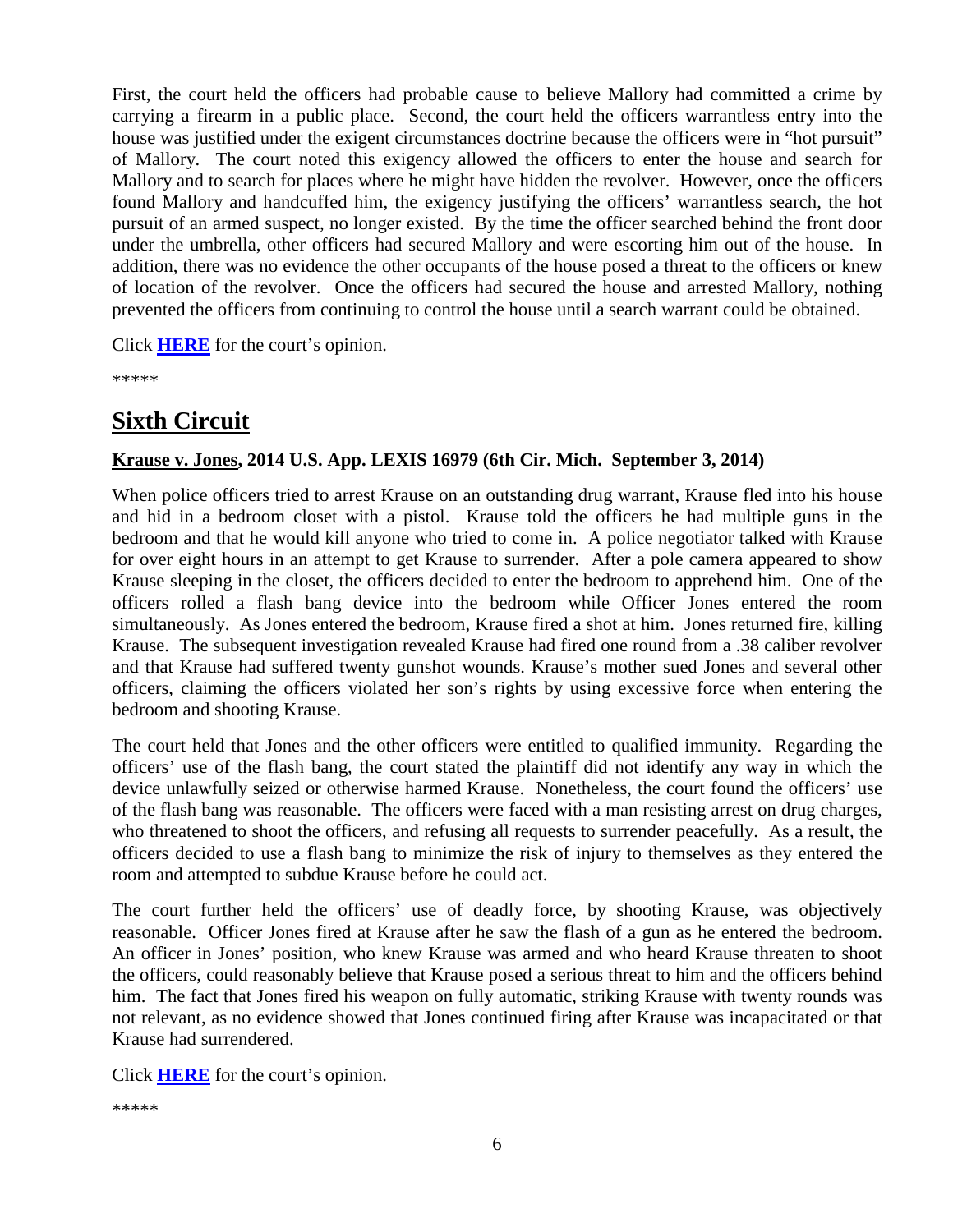# <span id="page-6-0"></span>**Eighth Circuit**

#### <span id="page-6-1"></span>**Aipperspach v. McInerney, 2014 U.S. App. LEXIS 17201 (8th Cir. Mo. Sept. 5, 2014)**

Police officers received a call from Hart who reported that his friend, Al-Hakim, refused to leave Hart's apartment. When officers arrived, Al-Hakim was gone, but the officers learned there might be an outstanding warrant for Al-Hakim's arrest. The officers searched the woods behind Hart's apartment and found Al-Hakim sitting at the bottom of a ravine. An officer asked Al-Hakim to come up and talk, but Al-Hakim refused, and produced what appeared to be a black handgun. Additional officers responded, and Al-Hakim was ordered to drop his weapon no fewer than twelve times. Al-Hakim refused to drop the weapon, instead Al-Hakim briefly pointed it the officers' direction. An officer warned Al-Hakim that if he pointed the weapon at the officers again, the officers would shoot. A few minutes later, when Al-Hakim attempted to change position, he slipped and fell backwards. When Al-Hakim regained his balance, he pointed his weapon at the officers. The officers fired their weapons at Al-Hakim, killing him. The officers recovered Al-Hakim's weapon, which turned out to be a Daisy air pistol. Al-Hakim's estate sued the police officers, claiming the officers' use of deadly force was unreasonable under the circumstances.

The court held the officers were entitled to qualified immunity. In this case, the officers were confronted with a suspect who held what appeared to be a handgun, refused repeated commands to drop the gun, pointed the gun once at the officers and then pointed the gun a second time in the direction of the officers. The court concluded the officers acted reasonably, making a split-second judgment in a situation where Al-Hakim posed a threat of serious physical harm to the officers. The court further noted that video footage from a news helicopter confirmed the officers' sequence of events.

Click **[HERE](http://cases.justia.com/federal/appellate-courts/ca8/13-2942/13-2942-2014-09-05.pdf?ts=1411155510)** for the court's opinion.

\*\*\*\*\*

### <span id="page-6-2"></span>**Ninth Circuit**

#### <span id="page-6-3"></span>**United States v. Dreyer, 2014 U.S. App. LEXIS 17717 (9th Cir. Wash. Sept. 12, 2014)**

A special agent of the Naval Criminal Investigation Service (NCIS) began investigating the online distribution of child pornography. The agent, located in Georgia, used a software program to search for any computers located in Washington State sharing known child pornography files on the Gnutella file-sharing network. As a result, the agent found a computer sharing several images and a video depicting child pornography. The agent connected Dreyer to the IP address where the files originated. After the agent determined that Dreyer had no current military affiliation, the agent summarized his investigation and forwarded his report to the NCIS office in Washington State. The NCIS in Washington State then turned the information over to a police officer in a local police department. Based on that information, the officer obtained a warrant and seized Dreyer's computer. A subsequent search discovered numerous images and videos of child pornography. The federal government indicted Dreyer on two child pornography charges.

Dreyer argued the evidence admitted against him at trial should have been suppressed because military enforcement of civilian laws is prohibited.

The court agreed. The Posse Comitatus Act (PCA) "prohibits Army and Air Force military personnel from participating in civilian law enforcement activities. In addition, the Ninth Circuit has held that,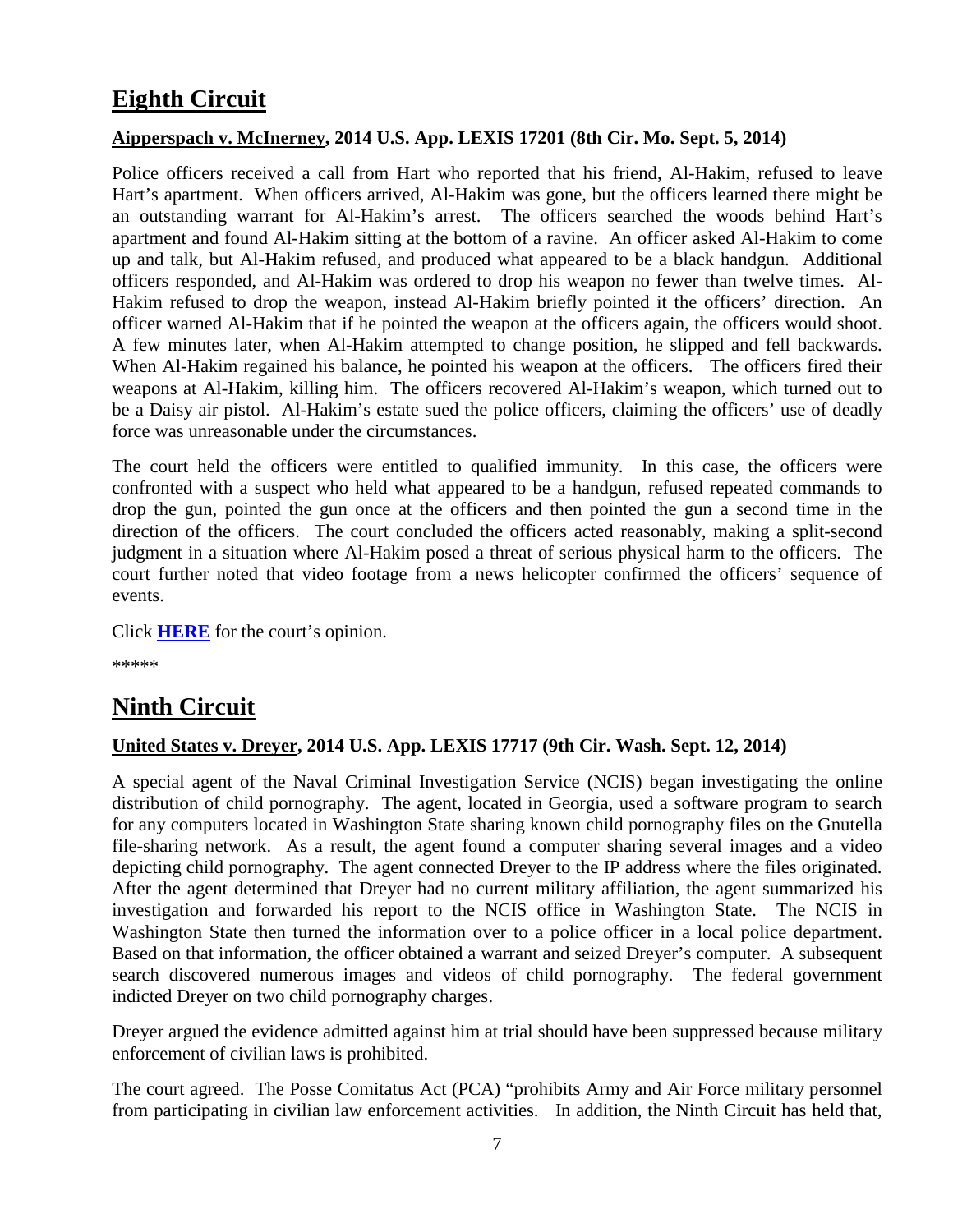"although the PCA does not directly reference the Navy, PCA –like restrictions" apply to the Navy as a matter of Department of Defense (DOD) and naval policy. The court also recognized that the PCAlike restrictions on direct assistance to civilian law enforcement officers apply to civilian NCIS agents.

In this case, the agent conducted a broad investigation into sharing of child pornography by anyone within the state of Washington, not just those on a military base or with a reasonable likelihood of a Navy affiliation. Consequently, the court held that the agent's surveillance on all computers in Washington amounted to impermissible direct active involvement in civilian enforcement of the child pornography laws.

The court further held that suppression of the evidence against Dreyer was warranted because the record indicated that the agent in this case, and other NCIS agents routinely carry out broad surveillance activities that violate the restrictions on military enforcement of civilian law.

Click **[HERE](http://cases.justia.com/federal/appellate-courts/ca9/13-30077/13-30077-2014-09-12.pdf?ts=1411079959)** for the court's opinion.

\*\*\*\*\*

# **Tenth Circuit**

#### <span id="page-7-0"></span>**United States v. Tubens, 2014 U.S. App. LEXIS 16906 (10th Cir. Utah Sept. 2, 2014)**

Two police officers followed a Greyhound bus to a truck stop where the bus was scheduled to stop for a twenty-minute passenger break. After obtaining consent from the bus driver, the officers deployed their drug-sniffing dogs into the luggage compartment of the bus. Both dogs separately alerted to the presence of drugs in a black suitcase. The officers removed the suitcase from the bus and after locating its Greyhound identification tag, determined the suitcase belonged to Tubens.

After the passengers reboarded the bus, one of the officers boarded and announced to the passengers that he was looking for Mr. Tubens. After none of the passengers admitted to being Tubens, the officer asked the passengers to produce their bus tickets so he could inspect them. The officer eventually located Tubens, who had been on the bus the entire time. Tubens told the officer he had not come forward because he had not heard the officer call his name. Tubens voluntarily exited the bus with the officer and consented to a search of the black suitcase. While one of the officers searched the suitcase, the other officer asked Tubens if he had any carry-on luggage. Although Tubens denied having any other luggage, the officer went onto the bus to the area where Tubens had been sitting. The officer discovered a square case and a paper sack on the luggage rack directly above Tubens' seat. When shown these items, Tubens admitted to the officer that they belonged to him. In addition, while on the bus, another passenger told the officer she saw Tubens attempting to push something else down the luggage rack, out of his immediate proximity. The officer eventually located a black bag close to where Tubens had been sitting and established that it did not belong to any of the other passengers on the bus. When the officer asked Tubens about the black bag, Tubens denied ownership. After explaining the black bag had been abandoned, the officer searched it, discovering methamphetamine, and two prescription pill bottles with Tubens' name on them. The officer arrested Tubens.

Tubens argued the evidence located in the black bag should have been suppressed because he did not voluntarily abandon the black bag. Specifically, Tubens claimed his denial of ownership of the black bag was caused by an unlawful *Terry* stop.

The court disagreed. First, the positive alerts from the dogs provided probable cause to believe the suitcase located in the bus's luggage compartment contained cocaine. As a result, the officers were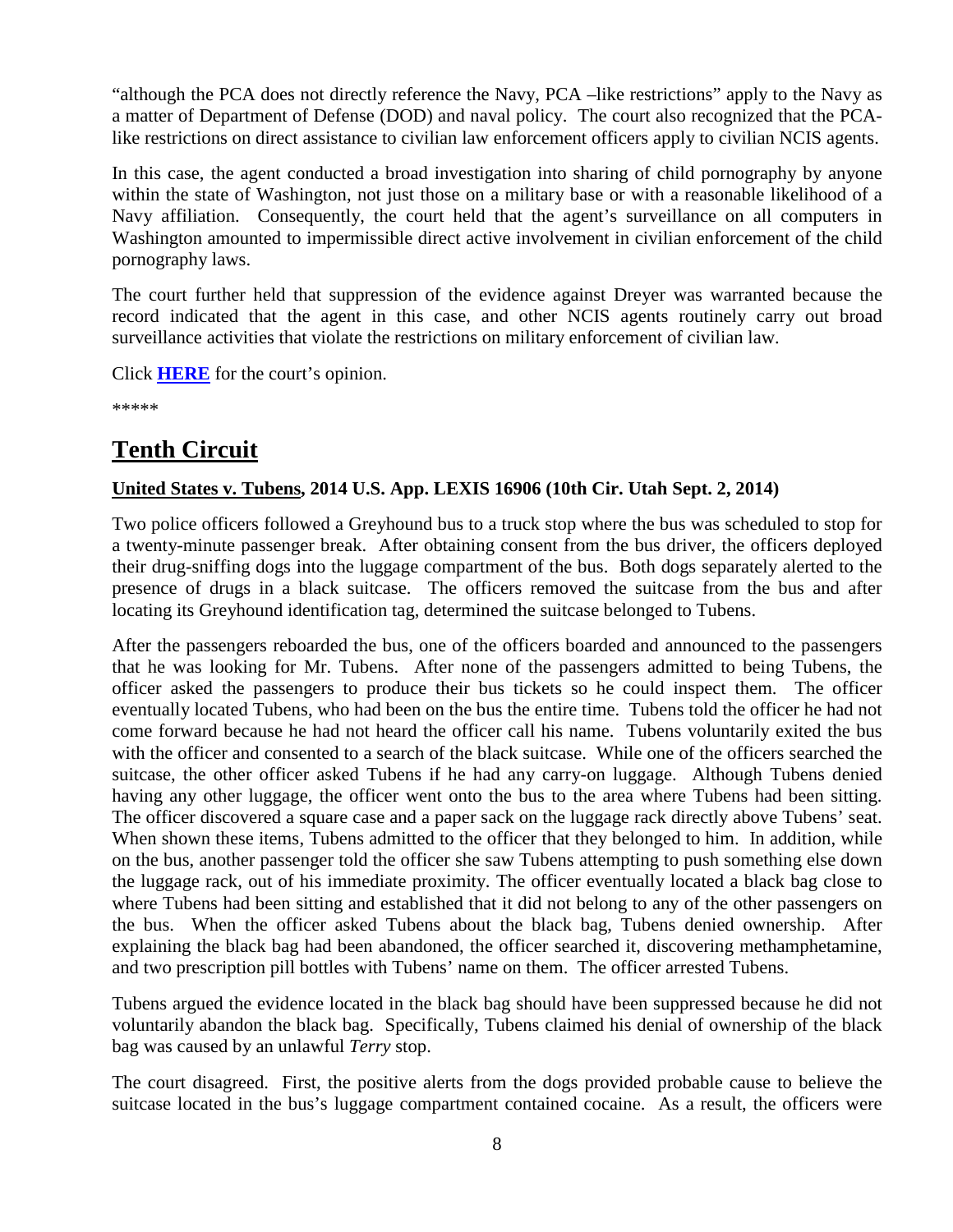justified in removing the suitcase from the bus's luggage compartment, locating its owner, Tubens, and detaining him for further questioning.

Second, even though Tubens denied possessing any carry-on luggage, it was reasonable for the officer to reenter the bus to confirm this. The officer already believed Tubens had lied when Tubens told the officer he had not heard the officer call his name on the bus. In addition, the officer testified that based on his training and experience, the officer knew drug traffickers often moved their stash between their checked and carry-on bags to avoid detection.

Third, after the officer located the square case and paper sack on the bus, which Tubens admitted were his, the officer was justified in boarding the bus again to look for other luggage that belonged to Tubens. When the officer found the black bag, which another passenger claimed Tubens had been trying to conceal, it was reasonable for the officer to ask Tubens if the bag belonged to him.

Although Tubens was under investigation when he disclaimed ownership of the black bag, the court concluded Tubens voluntarily abandoned the bag during a valid *Terry* stop. As a result, the court held Tubens did not have standing to challenge the search of the bag.

Click **[HERE](http://cases.justia.com/federal/appellate-courts/ca10/13-4118/13-4118-2014-09-02.pdf?ts=1411097418)** for the court's opinion.

\*\*\*\*\*

# **Eleventh Circuit**

#### <span id="page-8-0"></span>**Saunders v. Duke, 2014 U.S. App. LEXIS 17334 (11th Cir. Fla. Sept. 8, 2014)**

Saunders entered the front seat of an undercover police officer's car and sold him narcotics. After the sale, other police officers ordered Sanders from the car, pushed him to the ground and handcuffed him. After he was handcuffed, Saunders was held down against the hot pavement on his stomach. Saunders told the officers he was "getting burnt," and was holding his face up off the hot pavement. Although Saunders was not resisting or attempting to flee, one of the officers slammed Saunders' face onto the pavement. As a result, Saunders suffered injuries to his teeth, jaw and head.

Saunders sued the officers for excessive use of force in violation of the *Fourth Amendment*.

The court held Saunders sufficiently alleged a gratuitous use of force; therefore, the officers were not entitled to qualified immunity. According to Saunders, he held his head up to avoid having his face burned by the hot pavement. Although Saunders was not resisting or posing a threat to anyone, he claimed one of the officers "slammed" his head into the pavement with "extreme force." The court concluded if a jury found these allegations to be true, then such a use of force would be excessive. In addition, the court noted a handcuffed, non-resisting suspect's right to be free from excessive force had been established at the time of this incident.

Click **[HERE](http://cases.justia.com/federal/appellate-courts/ca11/12-11401/12-11401-2014-09-08.pdf?ts=1411129379)** for the court's opinion.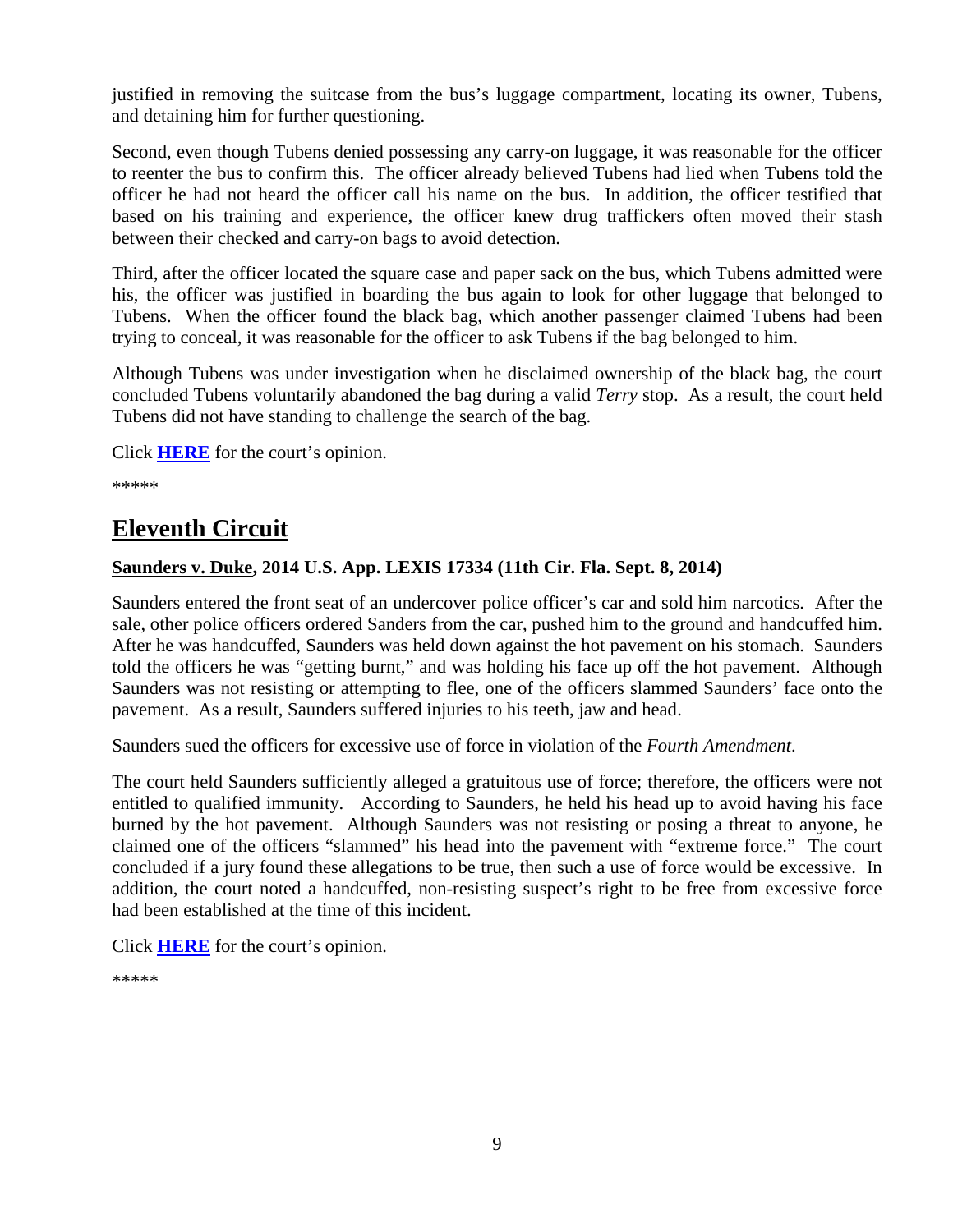#### <span id="page-9-0"></span>**Berry v. Leslie, 2014 U.S. App. LEXIS 17782 (11th Cir. Fla. Sept. 16, 2014)**

Officers with the Orange County Sheriff's Office (OCSO) and representatives from the Florida Department of Business and Professional Regulation (DBPR) conducted an unannounced, warrantless inspection of a barbershop owned by Berry. Once inside the barbershop, police officers handcuffed and frisked Berry and two other barbers. In addition, police officers inspected each of the barbers' workstations by looking through their drawers, and officers searched an unlocked storage room in the back of the barbershop where no barbering services were rendered. After approximately one-hour, it was determined all of the barbers possessed valid licenses and that the barbershop was in compliance with all safety and sanitation rules. Berry and the two barbers were released from their handcuffs and not charged with any crimes.

Berry and the other barbers sued the police officers claiming the barbershop inspection violated the *Fourth Amendment* by subjecting them to an unreasonable search and seizure.

The court agreed, holding the police officers were not entitled to qualified immunity.

The DBPR is in charge of regulating and enforcing statutes and rules associated with professional licenses in Florida, to include barbershops. Under the rules, DBPR inspectors are authorized to conduct inspections, once every two years, to ensure that barbershops are in compliance with state licensing and sanitation laws.

Here, the court held the officers' show of force, and the search of the Berry's barbershop was unreasonable in view of the fact that DBPR inspectors visited the barbershop two days before the "sweep," and had already determined that Berry and his employees were in compliance with state regulations. In addition, unlike previous inspections of Berry's barbershop, which were conducted by a single DBPR inspector, without the assistance of police officers, this inspection was executed with a tremendous and disproportionate show of force for no legitimate reason. In this case, the court noted that officers with the OCSO prepared a detailed operations plan, which included details on how to seize evidence, gather intelligence and interview potential confidential informants. The court stated the sweep at the barbershop, purportedly to check for licensing violations, was gratuitous at best.

Finally, the court found the statute authorizing the DBPR to inspect barbershops vests the authority to conduct the inspections in the DBPR alone. While law enforcement officers may accompany DBPR inspectors to provide assistance to arrest individuals whom the DBPR inspectors determine to be in violation of the law, the law enforcement officers do not have the authority to conduct barbershop inspections themselves. However, in this case, police officers opened drawers at the barbers' workstations and searched a storage room in the back of the barbershop.

Click **[HERE](http://cases.justia.com/federal/appellate-courts/ca11/13-14092/13-14092-2014-09-16.pdf?ts=1411129524)** for the court's opinion.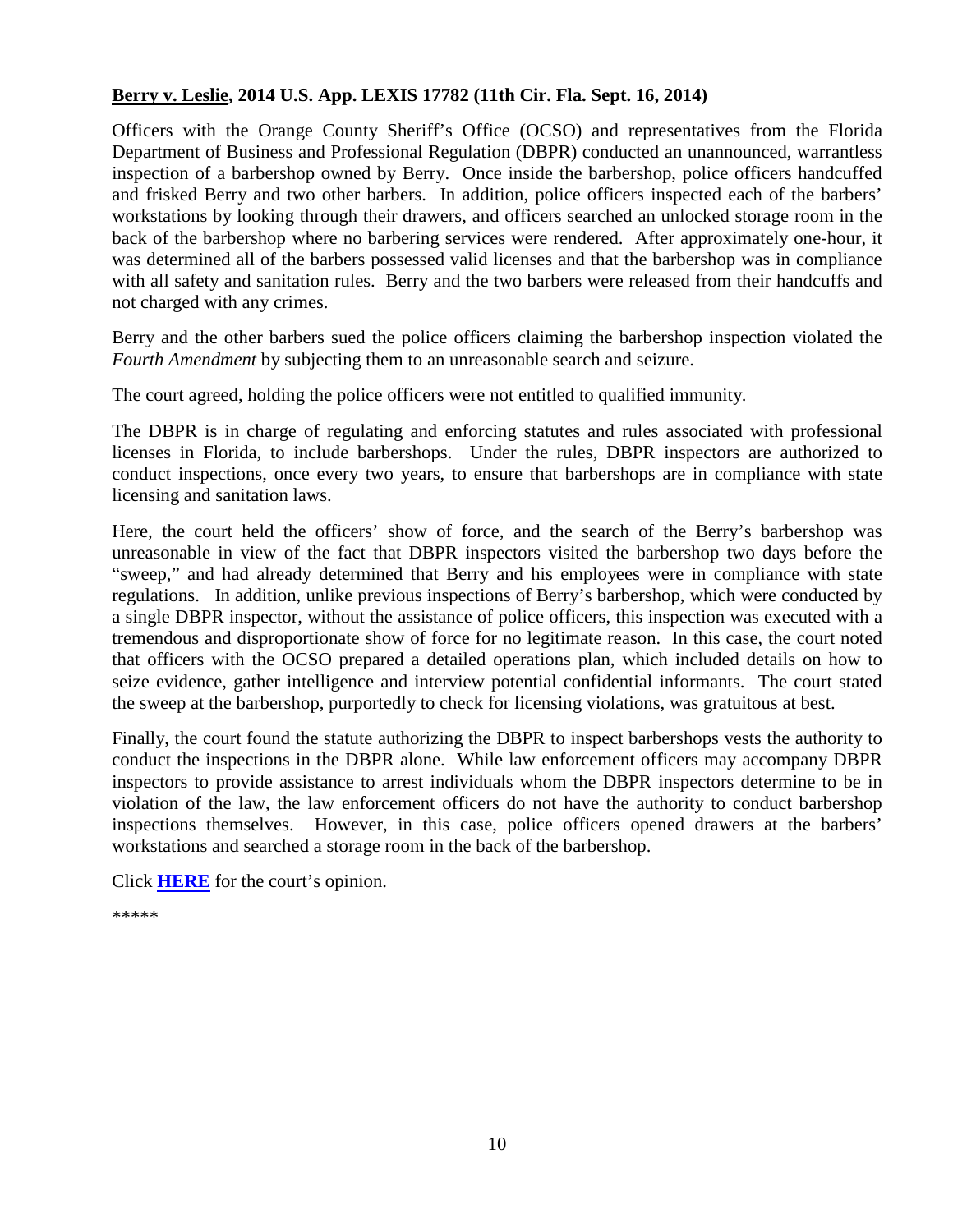# **District of Columbia Circuit**

#### <span id="page-10-0"></span>**Wesby v. District of Columbia, 765 F.3d 13 (D.C. Cir. 2014)**

Police officers responded to a noise disturbance call at a house. When the officers arrived, they discovered twenty-one men and women having a party. One of the women told the officers a woman, named Peaches, who was renting the house had given her permission to be in the house, while others said they had been invited to the party by another guest. Peaches was not present, but when one of the officers spoke to her on the phone Peaches told the officer she had permission to be at the house. The officer eventually contacted the homeowner who denied Peaches was renting the house and denied the partygoers had his permission to be inside his house. A sergeant who had arrived on the scene during the investigation directed the officers to arrest everyone in the house for unlawful entry, a violation of District of Columbia law. Sometime later, the charges against the arrestees were changed to disorderly conduct.

Sixteen of the arrestees sued five police officers for false arrest, as well as the District of Columbia for negligent supervision by the police sergeant.

The court held the officers were not entitled to qualified immunity.

First, the court held it was unreasonable for the officers to believe the plaintiffs had entered the house unlawfully. First, the officers knew the plaintiffs had been invited to some kind of party at the house. Second, the officers had explicit, uncontested statements from Peaches and another guest at the scene that Peaches had told the people inside the house that they could be there. Finally, the officers had a statement from the homeowner that he had been trying unsuccessfully to arrange a lease with Peaches and that he had not given the people in the house permission to be there. However, the homeowner never told the officers that he or anyone else had told the plaintiffs that they were not welcome in the house. All of the information the officers had obtained by the time of the arrests made it clear the plaintiffs believed they had lawfully entered the house with the consent of someone they believed to be the lawful occupant. As a result, the officers did not have probable cause to arrest the plaintiffs for unlawful entry.

Next, the court held the officers did not have probable cause to arrest the plaintiffs for disorderly conduct. A disorderly conduct violation under District of Columbia law requires that an arrestee disturb a "considerable number of persons," and creates a "breach of the peace." Here, the evidence only established that one neighbor called the police to complain about noise that evening.

Finally, the court held the facts in this case demonstrated that the sergeant, one of the District of Columbia's supervisory officials, directed his subordinates to make arrests that he should have known was not supported by probable cause. Therefore, the plaintiffs were entitled to judgment as a matter of law on their negligent supervision claim.

Click **[HERE](http://cases.justia.com/federal/appellate-courts/cadc/12-7127/12-7127-2014-09-02.pdf?ts=1411135821)** for the court's opinion.